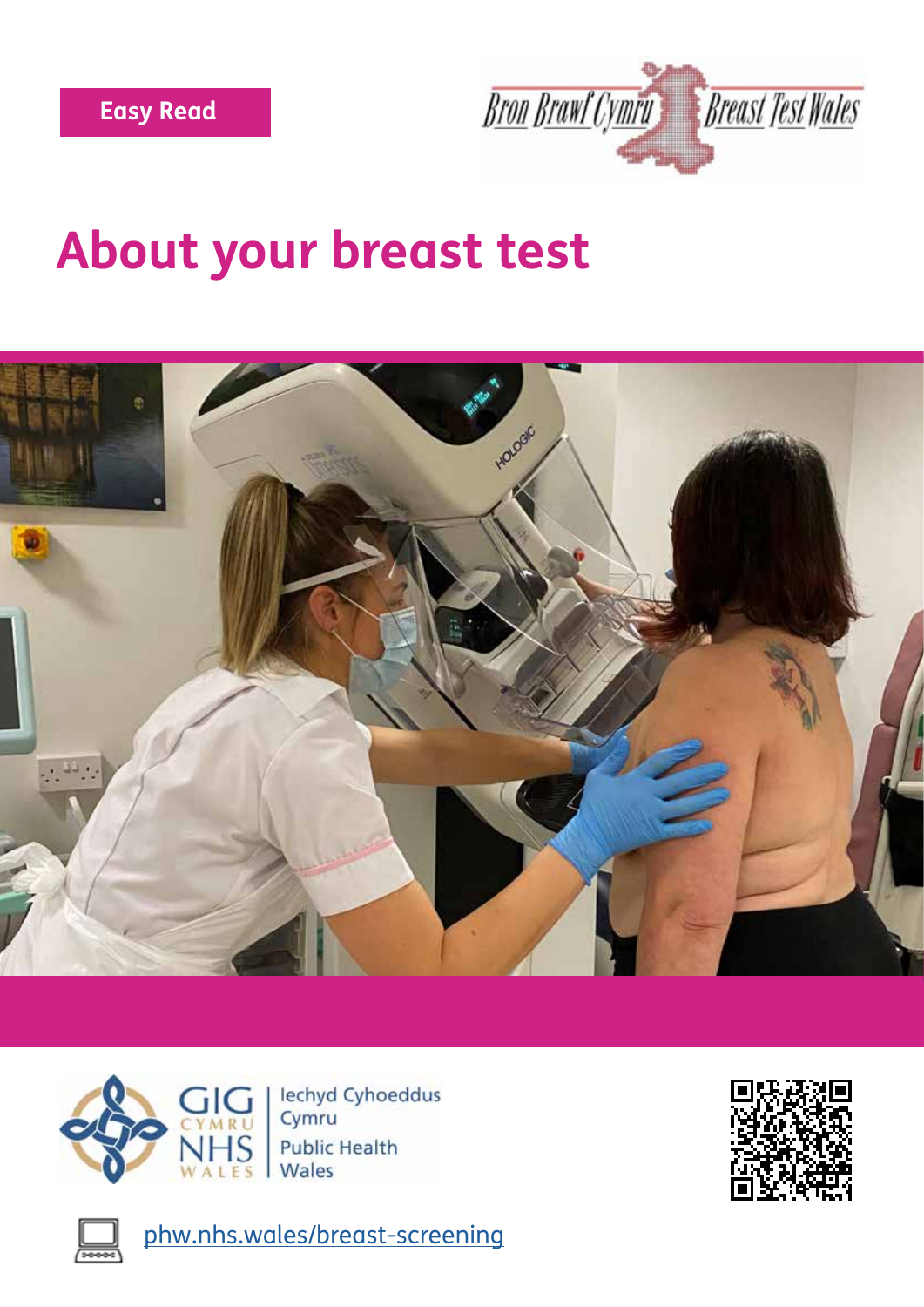## **How to use this leafet**



This is an Easy Read leaflet. The words are easy to read and understand. Difficult words are in **bold** the frst time they are used.



You may need help and support to read and understand this leafet. Ask someone you know to help you.



This leafet is available in Welsh.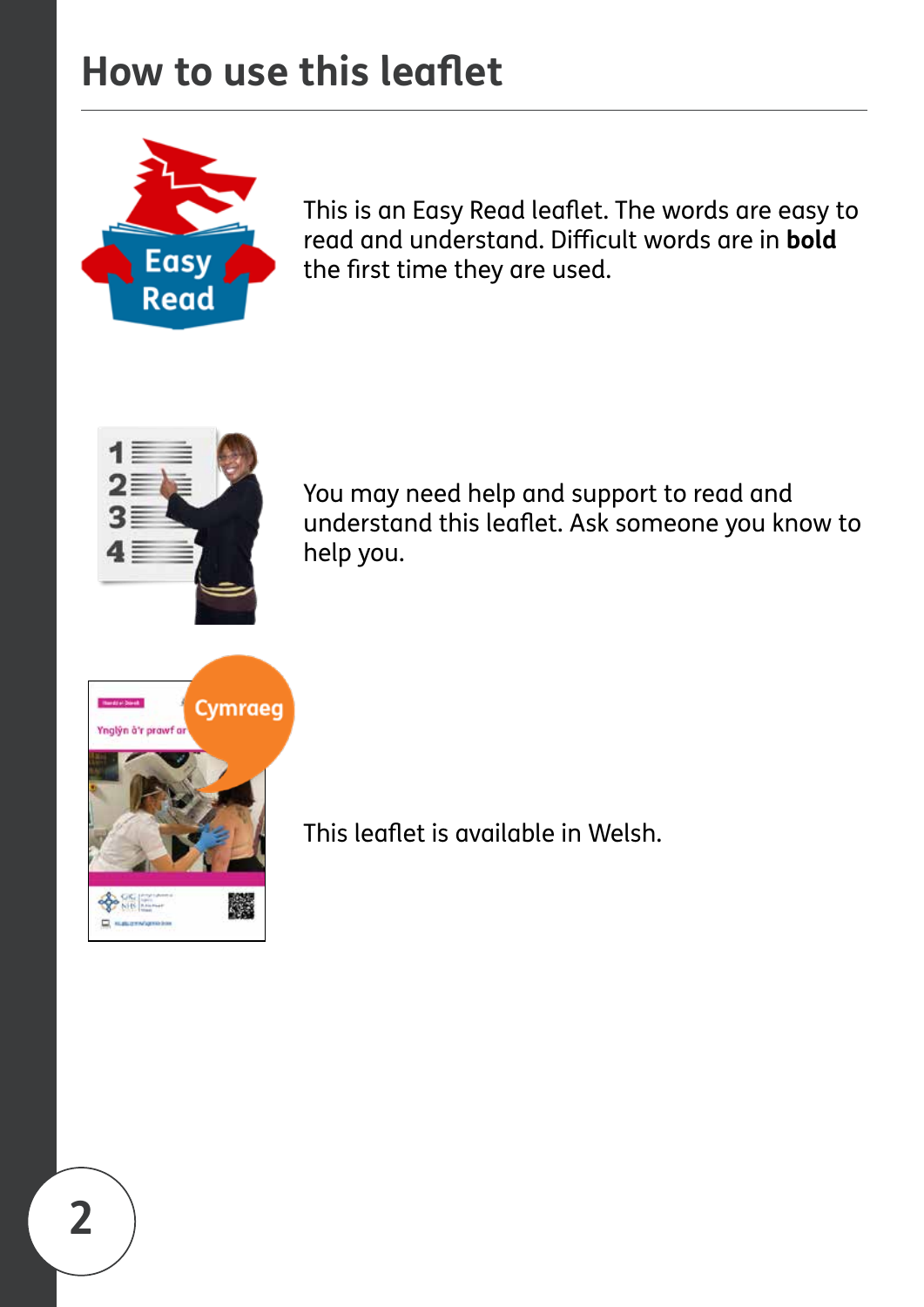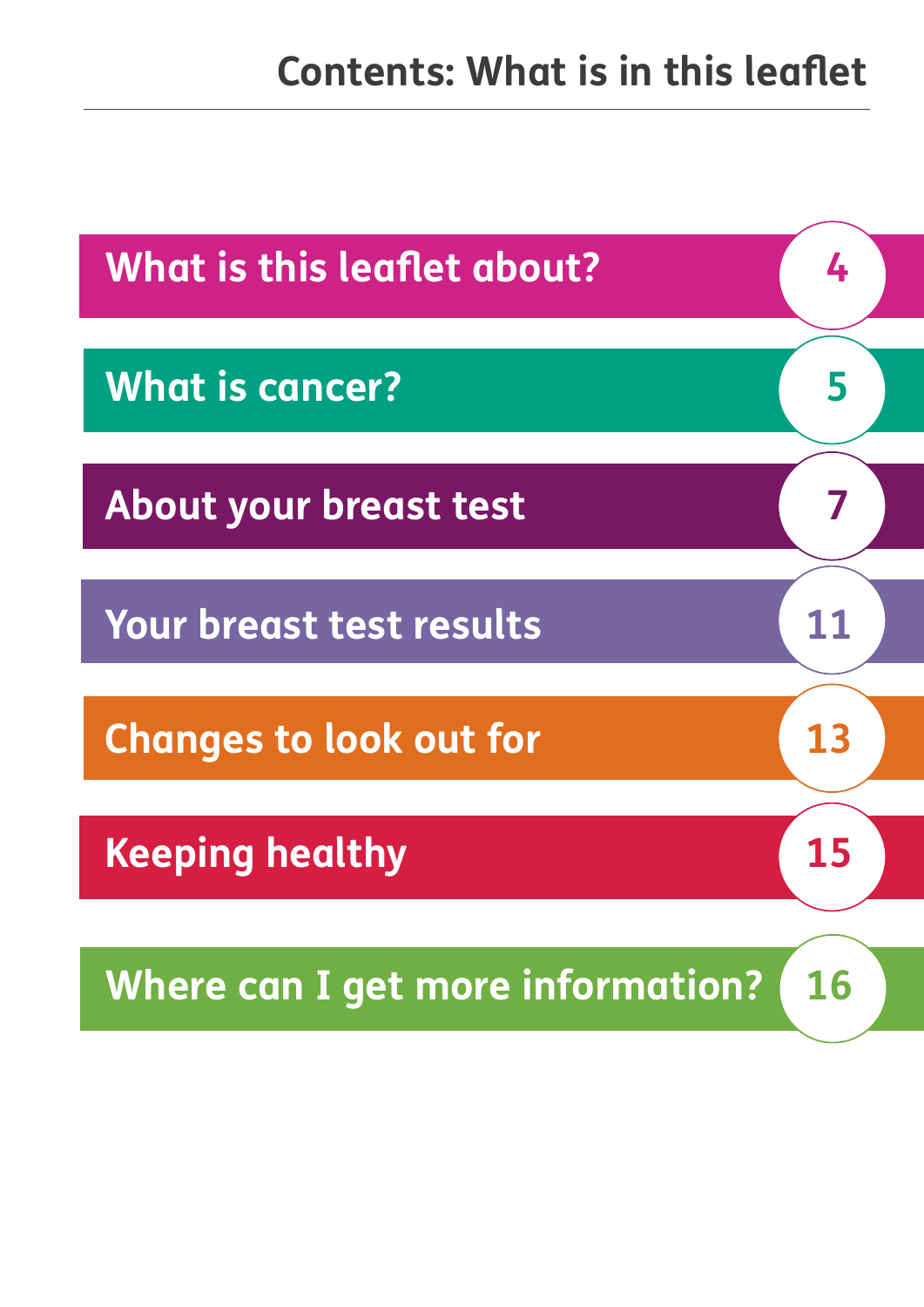# <span id="page-3-0"></span>**What is this leafet about?**



This leafet is about a health test for women.



The test checks to see if you have breast cancer.



This leafet tells you about going for your breast test.



Going for your breast test could save your life.

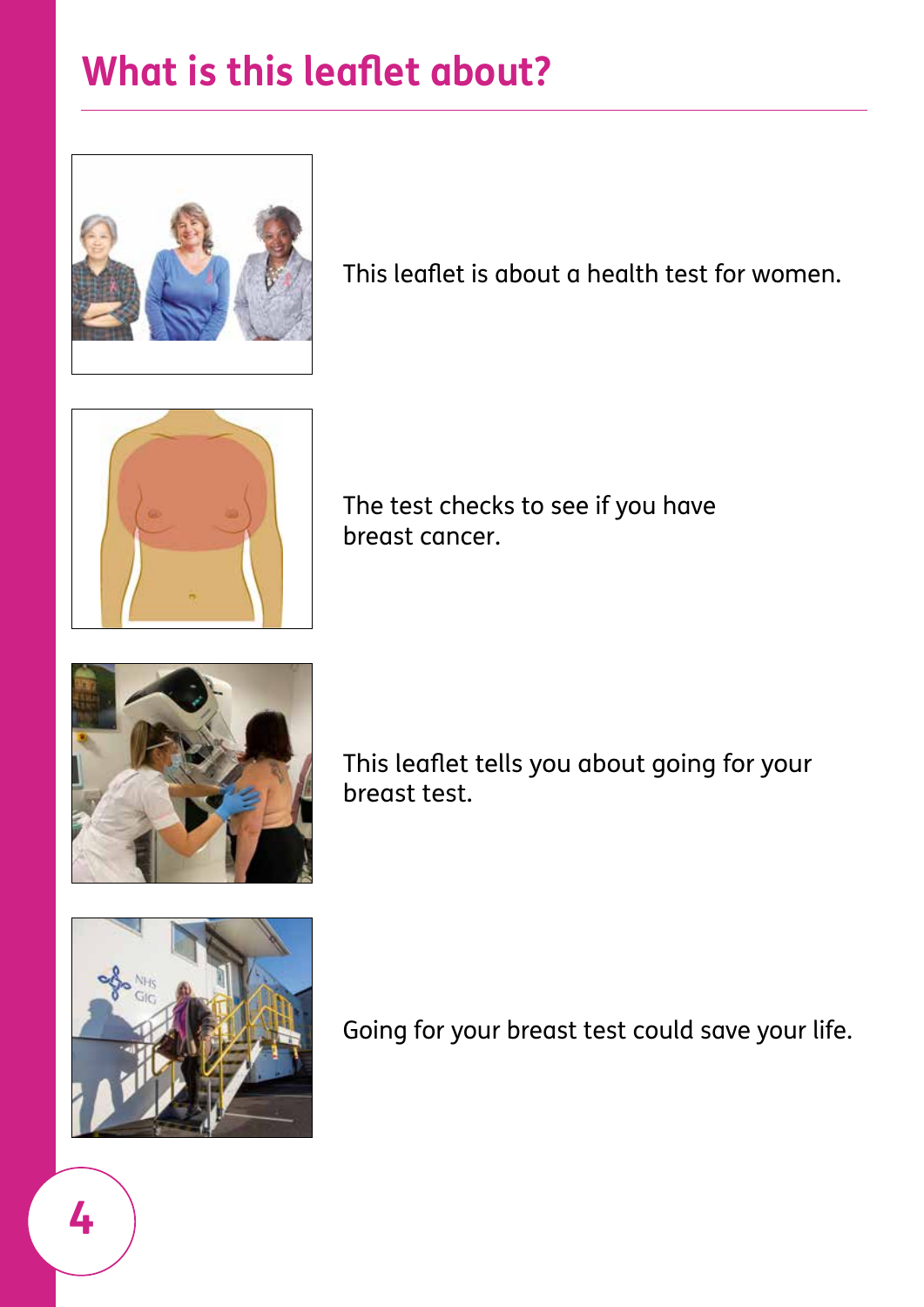<span id="page-4-0"></span>

**Cancer** is a very serious illness. When a person has cancer they will need to go to hospital.



The earlier we fnd cancer the easier it is to treat you.



Lots of people who get cancer get better. Some people who get cancer will die.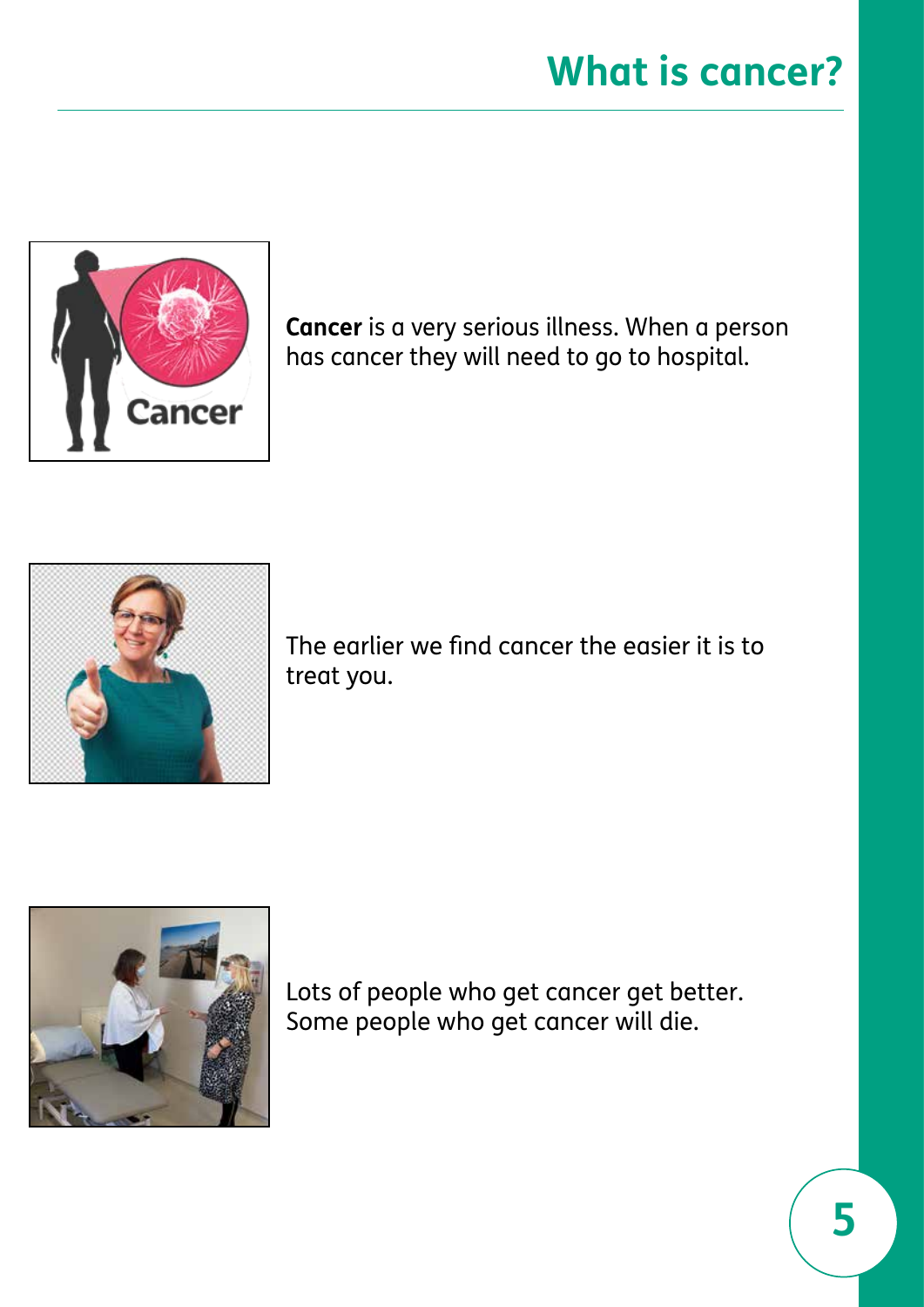#### **What is cancer?**



You can get cancer in your breasts.



Women over the age of 50 are more likely to get breast cancer.



You can feel well and not know you have breast cancer.



The best way of looking for breast cancer is to have a breast test.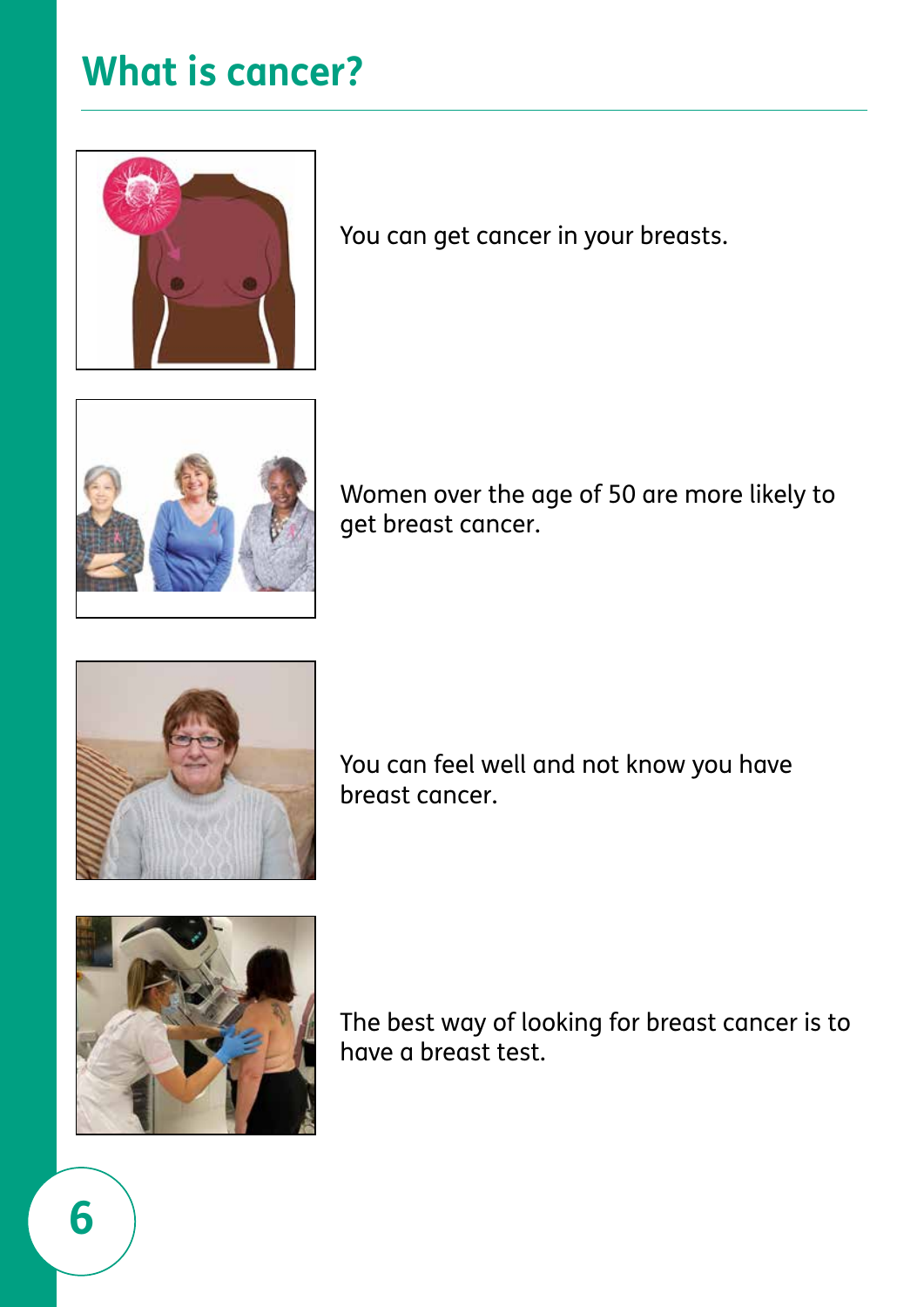<span id="page-6-0"></span>

A breast test is a **X-ray** of the breasts. The X-ray is called a **mammogram**.



The breast test looks for breast cancer that is too small to see or feel.



The earlier we fnd breast cancer the easier it is to treat you.



Going for a breast test is your choice.

Going for your breast test could save your life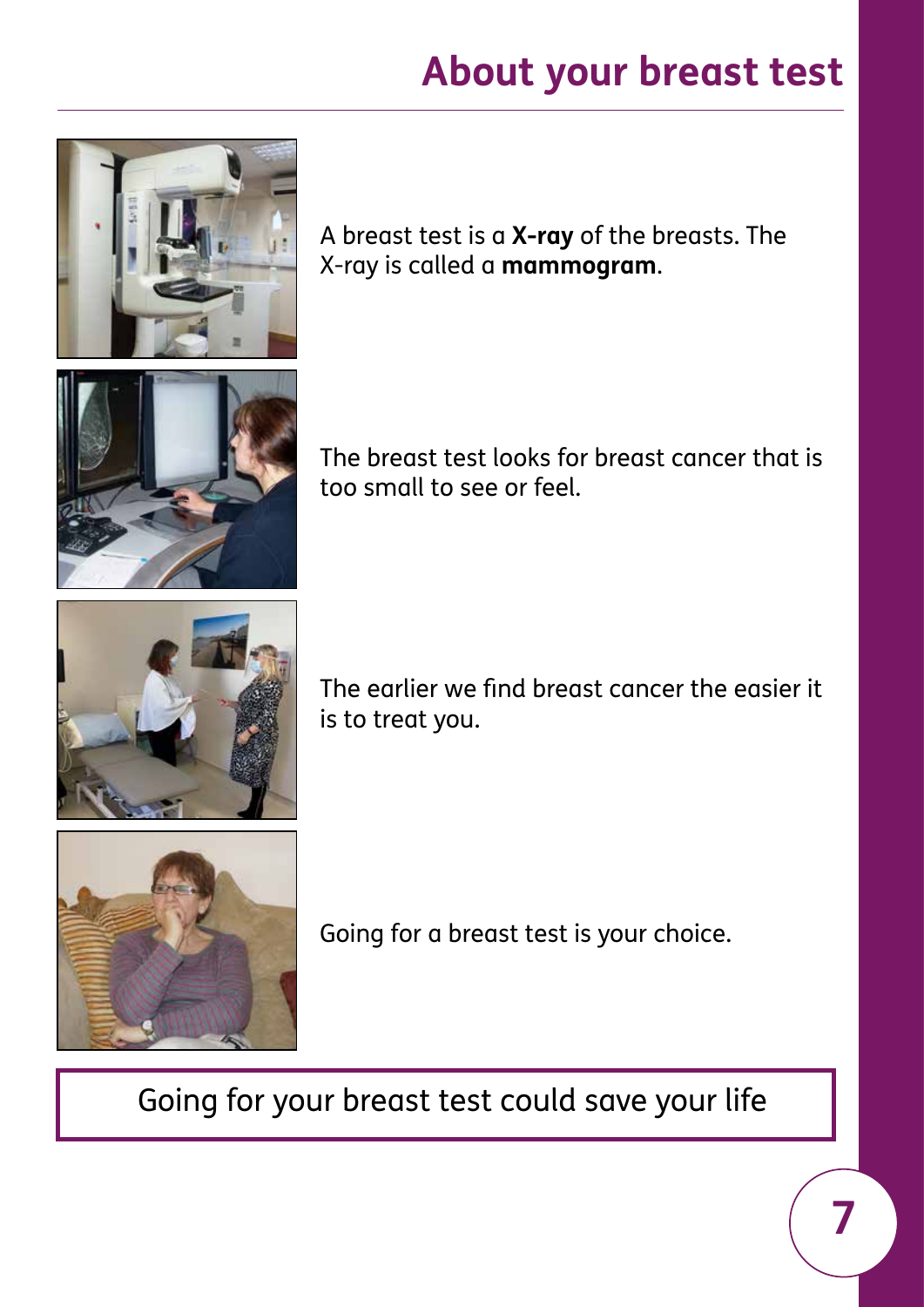

Women aged 50 up to 70 will be sent a letter and leafet from Breast Test Wales.



Women may be aged between 49 and 53 years when they get their first letter.

A letter will be sent every 3 years.





Women 70 and over can ask to have a breast test.

Your letter will tell you the date and time of your breast test.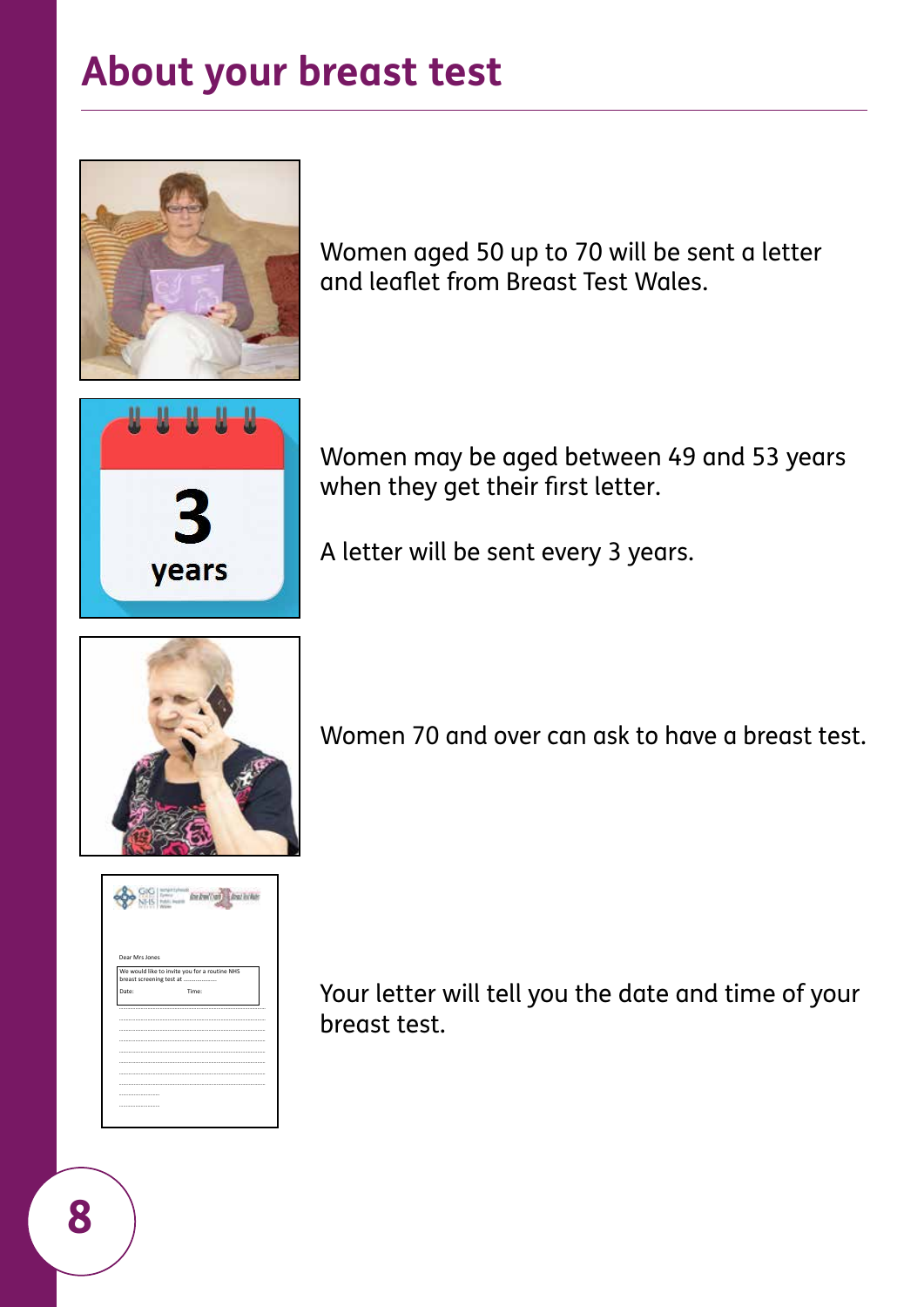

Most women have their test in a **mobile clinic**. The clinic looks like a large lorry.



Some women have a breast test in a Breast Test Wales centre.



Let us know before your appointment if you have a disability or need support.

You can ask for a longer appointment.



You can come with a family member, carer or support worker.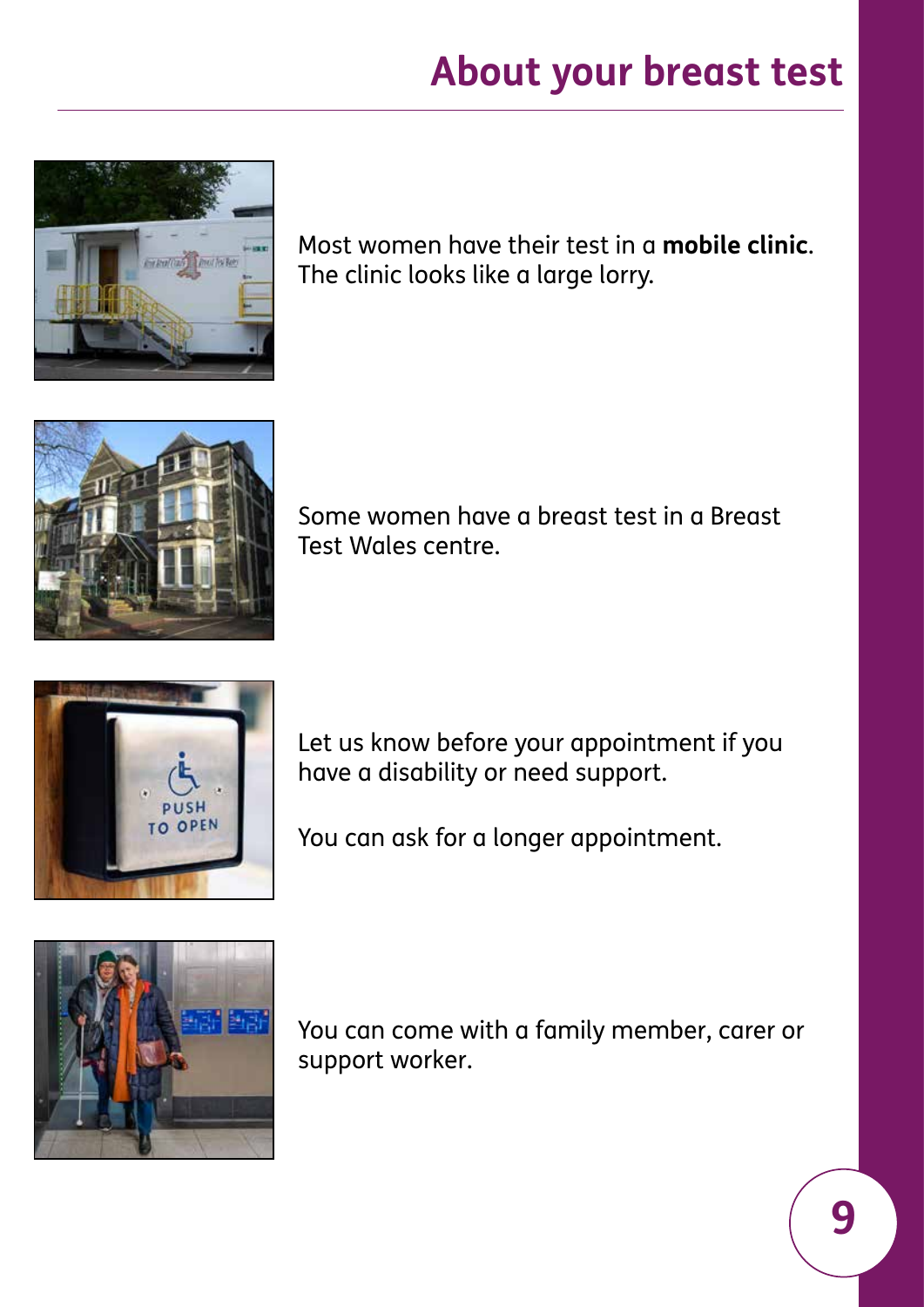

A woman called a **radiographer** will take your test.

You will need to take off your top and bra.



The radiographer will put your breast on the X-ray machine.

If you cannot stand for the test, you can sit down.



The machine will squash your breasts. It may hurt a little.



**10** 

Having a breast test only takes a few minutes.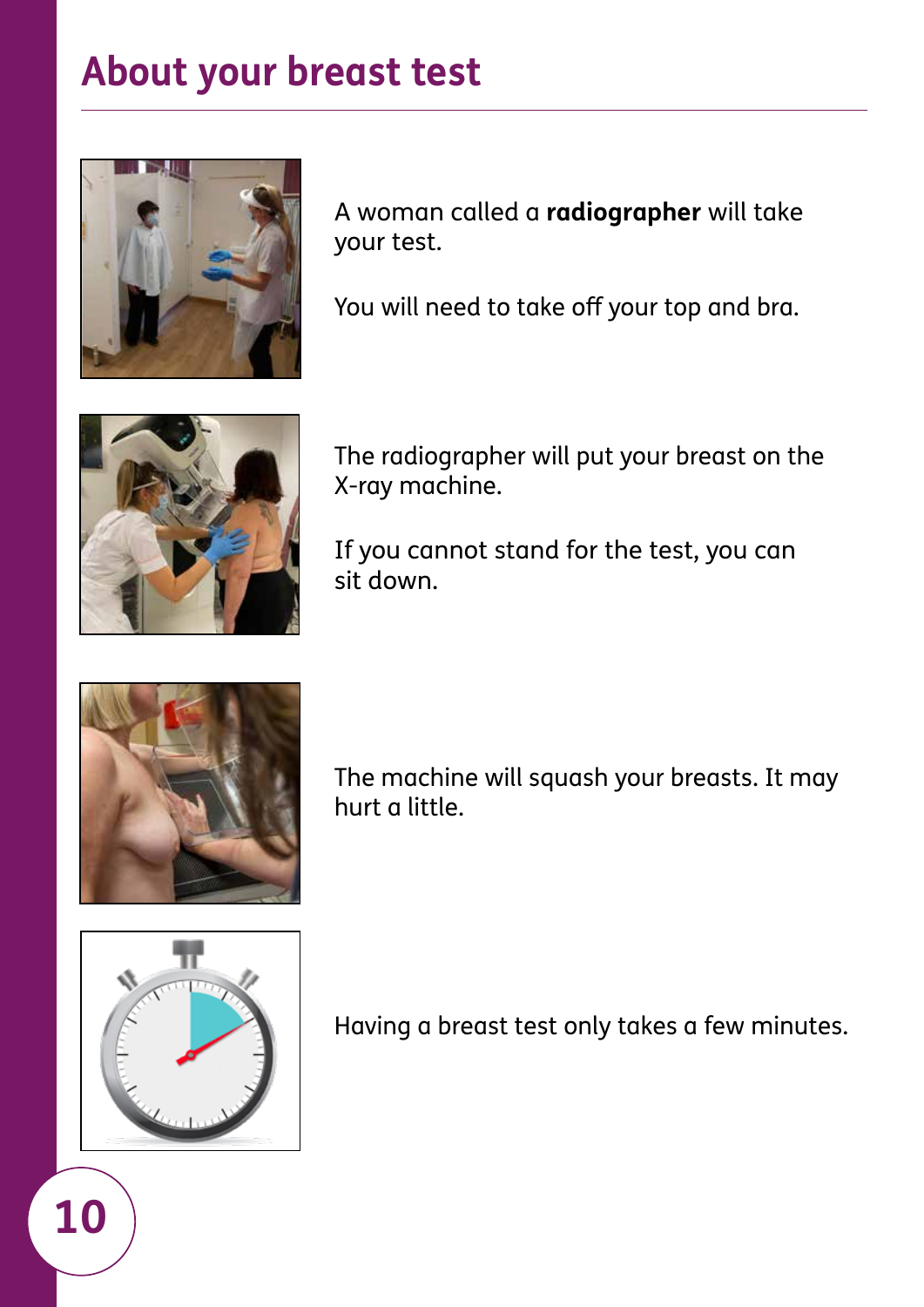# **Your breast test results**

<span id="page-10-0"></span>

The X-rays are checked to see if the inside of your breasts are healthy.



You will be sent a result letter in the post 3 weeks after your test.



Most results will show no sign of cancer.



Some women will be invited for more tests.

**11**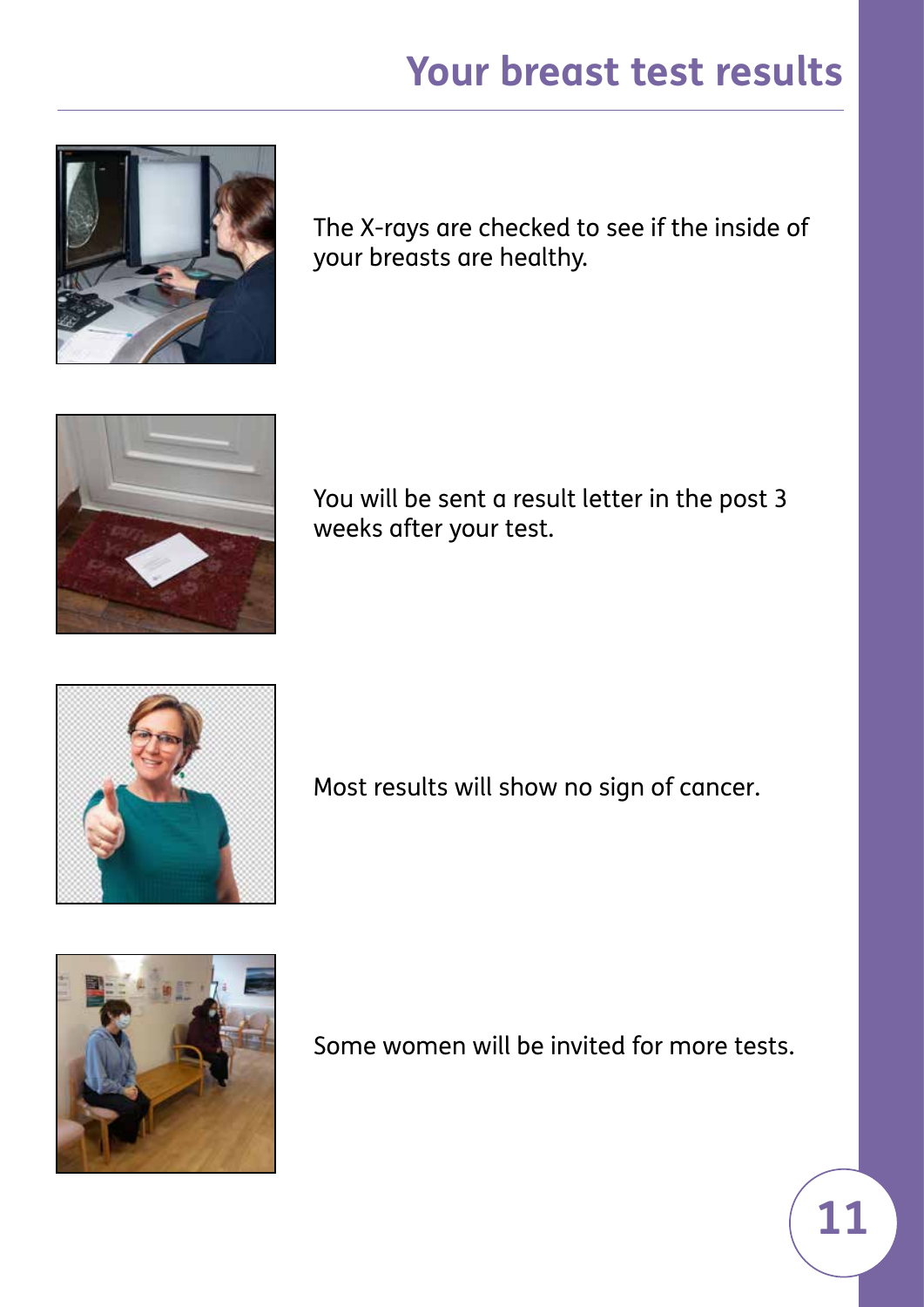#### **Your breast test results**



If your result shows no sign of cancer, you will be invited for a breast test in 3 years.



If you are invited to have more tests it does not always mean you have breast cancer.



You will have the tests at your local Breast Test Wales centre.



**12** 

After more tests some women will find out they have breast cancer.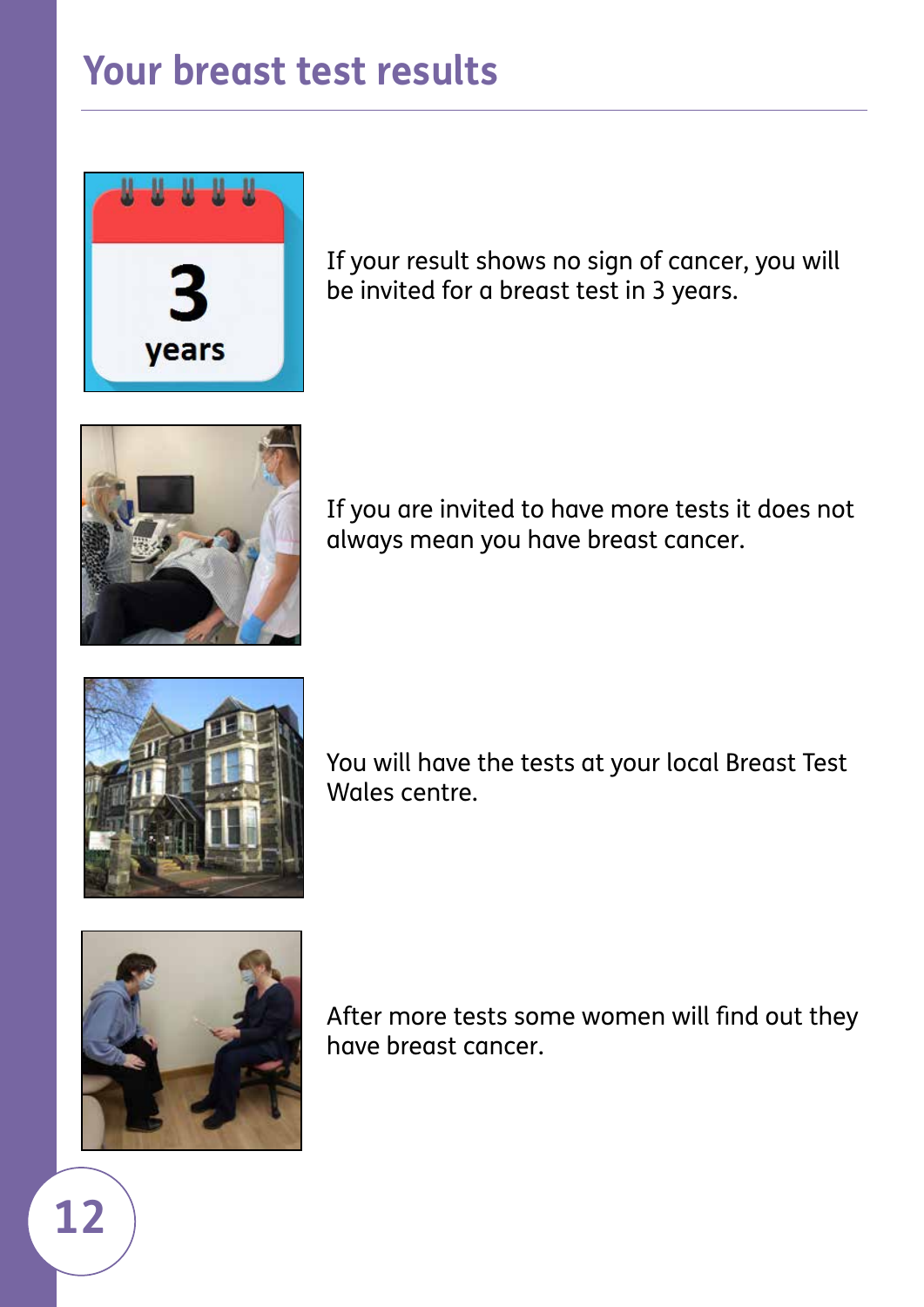# **Changes to look out for**

<span id="page-12-0"></span>

A lump or area that feels thicker than the rest of the breast.



A change to the skin.



Redness or a rash on the skin or around the nipple.



A change to the nipple. It may become pulled in or changed position or shape.

**13**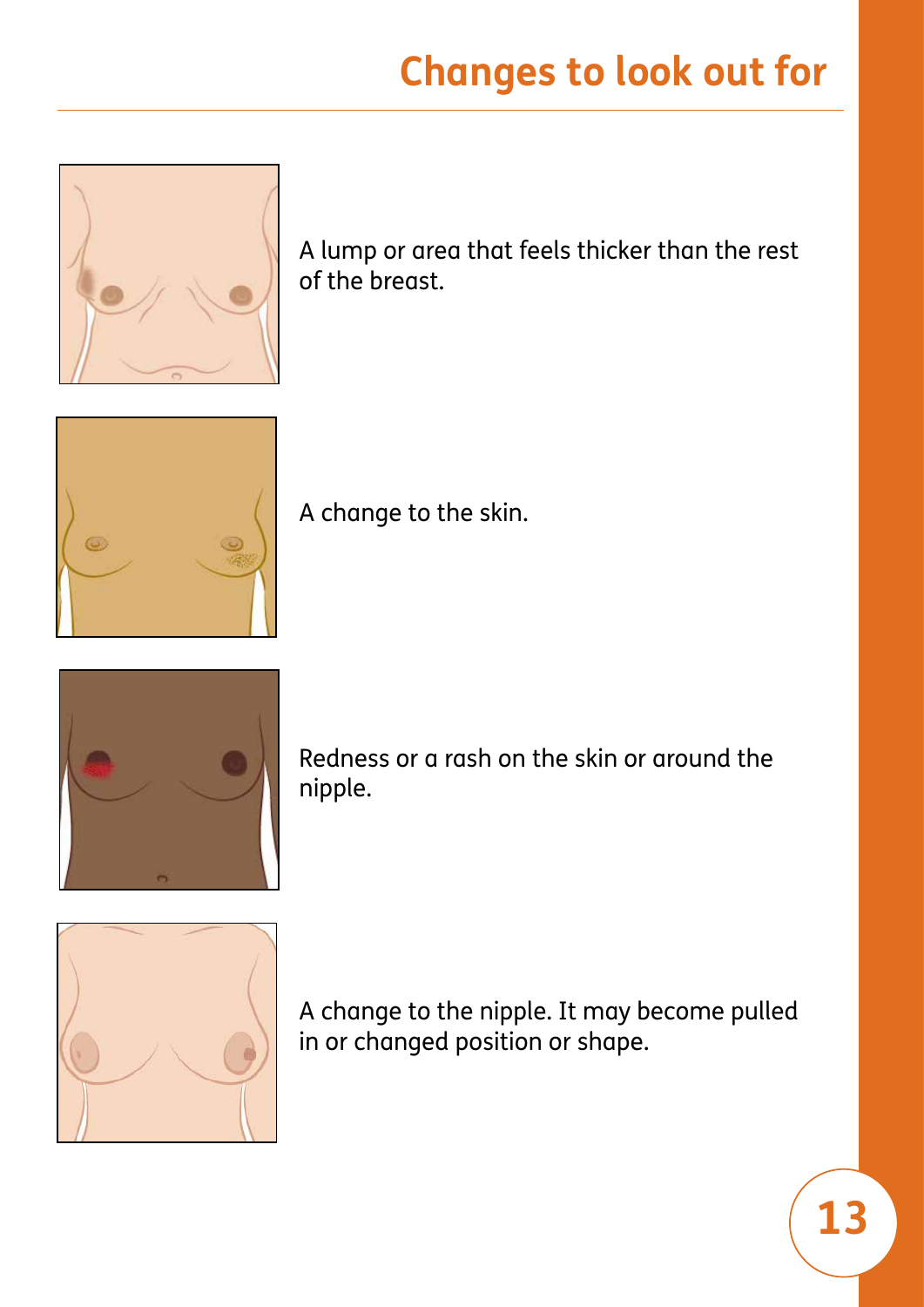# **Changes to look out for**



Liquid that comes from the nipple without squeezing.

Pain in your breast or your armpit that is there most of the time.

A swelling in your armpit or around your collarbone.



A change in size or shape of the breast.

Even if you have had a breast test, if you notice any of these changes tell your doctor.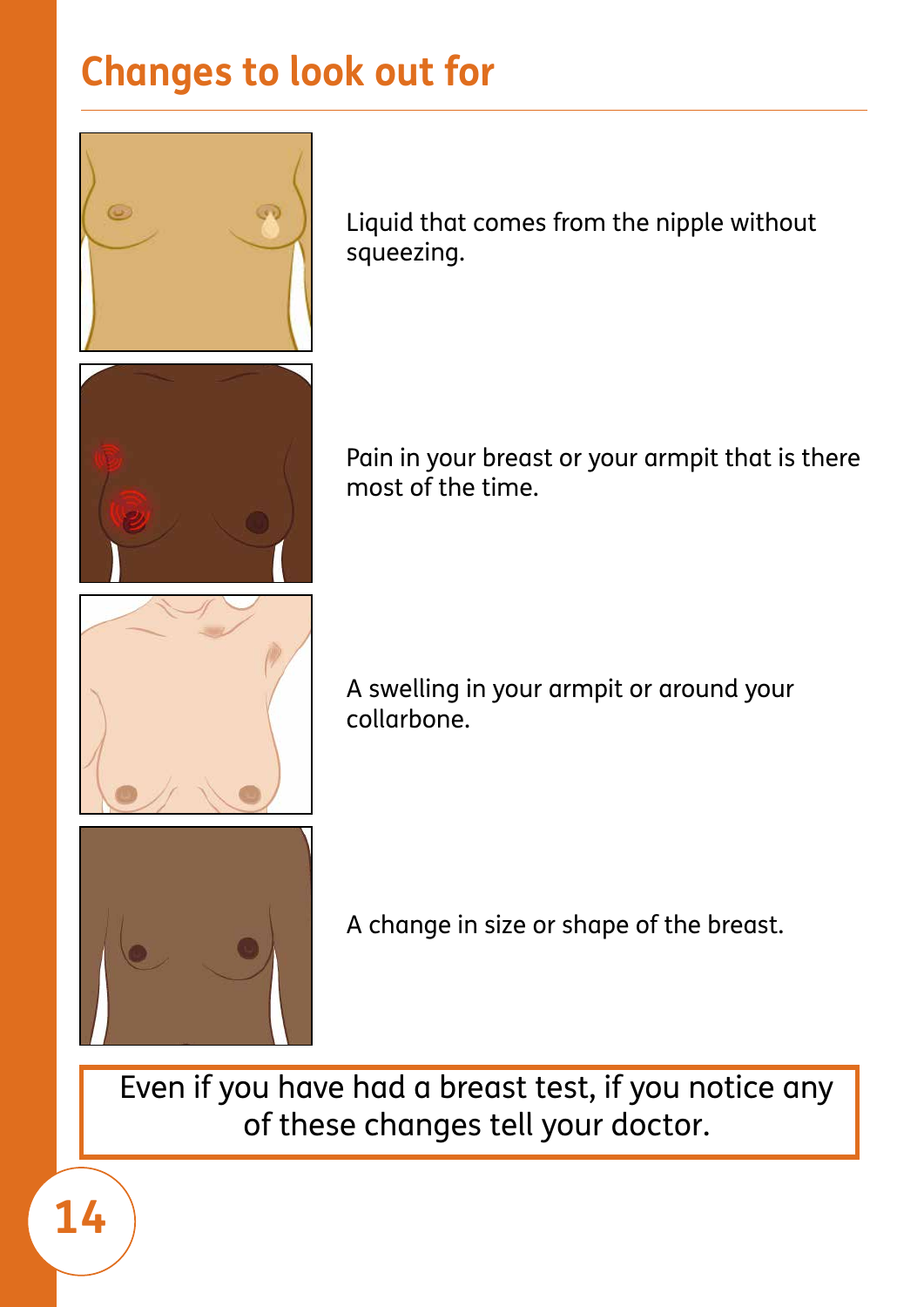# **Keeping healthy**

<span id="page-14-0"></span>

Stop smoking. You can get free help to support you to stop smoking.

Ring Help Me Quit on: 0800 085 2219.



Eat healthy food.



Move more.



Drink less alcohol.